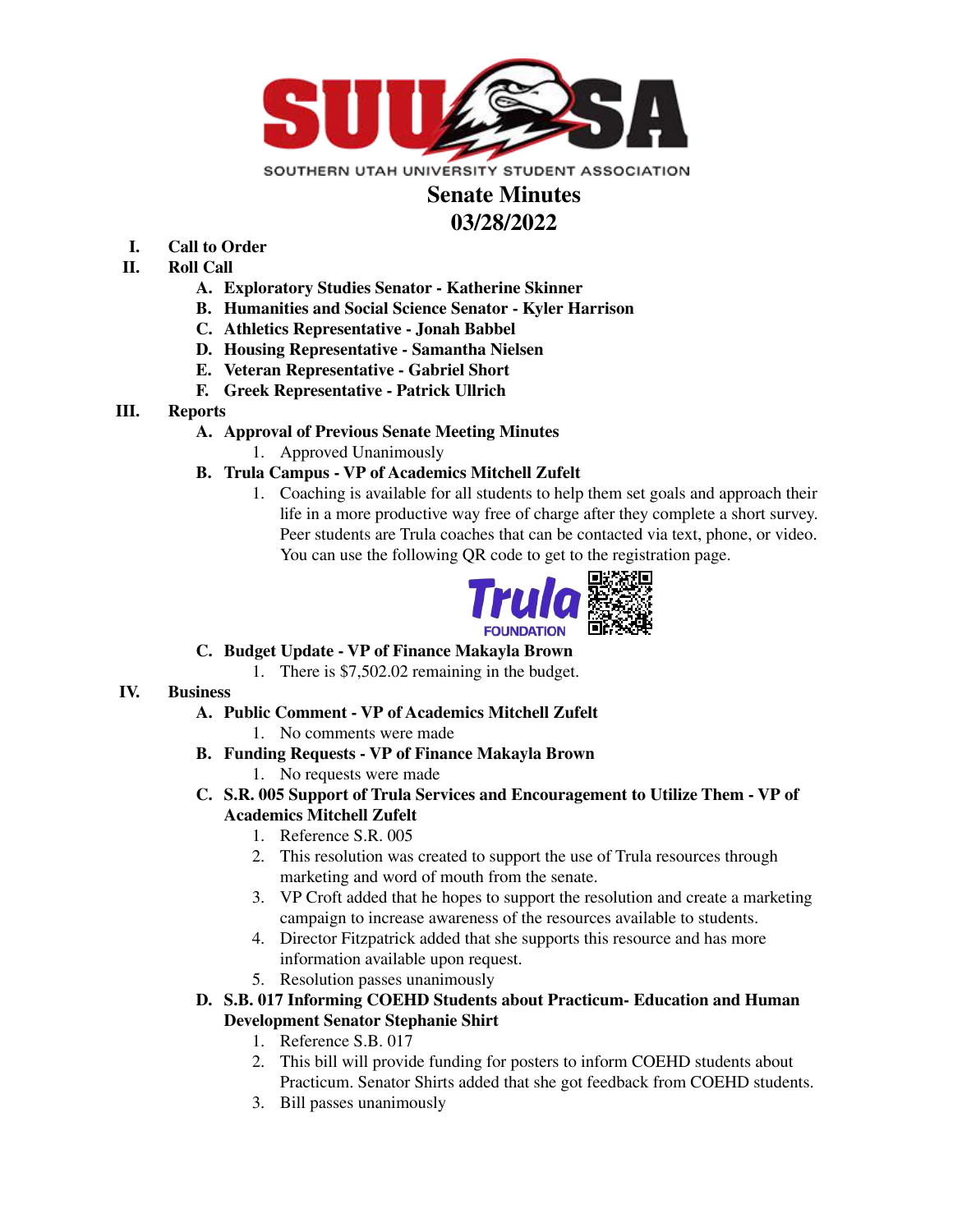

SOUTHERN UTAH UNIVERSITY STUDENT ASSOCIATION

- **E. S.B. 018 Support and Funding for Continued Disability Testing - Disability Representative Madison Neugart**
	- 1. Reference S.B. 018
	- 2. The funding will be used to supply psychological testing and educational assessments.
	- 3. Senator Francis provided a point of information saying the reason they granted them the total of \$5,000 last year is because they had more than that amount in the budget remaining last year.
	- 4. VP Zufelt asked for a point of clarification about how much the bill is requesting and Rep Neugart said it is requesting \$5,000 but they are flexible in the amount as need may vary but believes that they will utilize all the funding they are granted.
	- 5. Rep. Nguyen suggested modifying the amount to \$3,000 and suggested they attempt to get the amount from a different resource in the future. Rep. Nguyen also added that they should attempt to get funding from a different resource because taking it from the senate budget is not sustainable. Rep. Neugart said they previously had a private donor that they lost funding from and the DRC cannot use their budget for that testing. 18 students have received this testing so far and there are two more in the process of testing.
	- 6. Senator Steele asked about what other projects that are in the works and some senators estimate that there is about \$1000 in the works. VP Brown also added that there are funding requests that could still be made up until April 1st so we may get more requests.
	- 7. Senator Steele motioned to table the bill for now until we have a better understanding of what bills are still in the works.
	- 8. The bill has been tabled for the time being
- **F. S.B. 019 Scholarship for an incoming student enrolled in the Psy.D. Program - Graduate Senator Lindsay Aleman**
	- 1. Reference S.B. 019
	- 2. There will be a \$1000 scholarship awarded to a non-traditional student enrolling in the Doctorate of Psychology program.
	- 3. Senator Mercer asked why it is specifically being awarded to that program and Rep Tippets added that a majority of the students in the program are non-traditional and with the program just started this should help secure the students.
	- 4. Director Fitzpatrick added that this is a new program and they do not allow students to work a separate job and they will be fully enveloped in the program.
	- 5. Rep. Neugart added that this would greatly benefit students and make it a more desirable program. Especially since these students are beginning the program this scholarship would make it easier to get started.
	- 6. Senator Steele also questioned why these students will work 20 hours a week and receive a \$1000 monthly stipend for their work and also need an additional scholarship on top of all that. Senator Aleman added that the stipend and scholarship are separate and the scholarship will be awarded in two parts in the amount of \$500 in the spring and fall for additional fees like books or other costs.